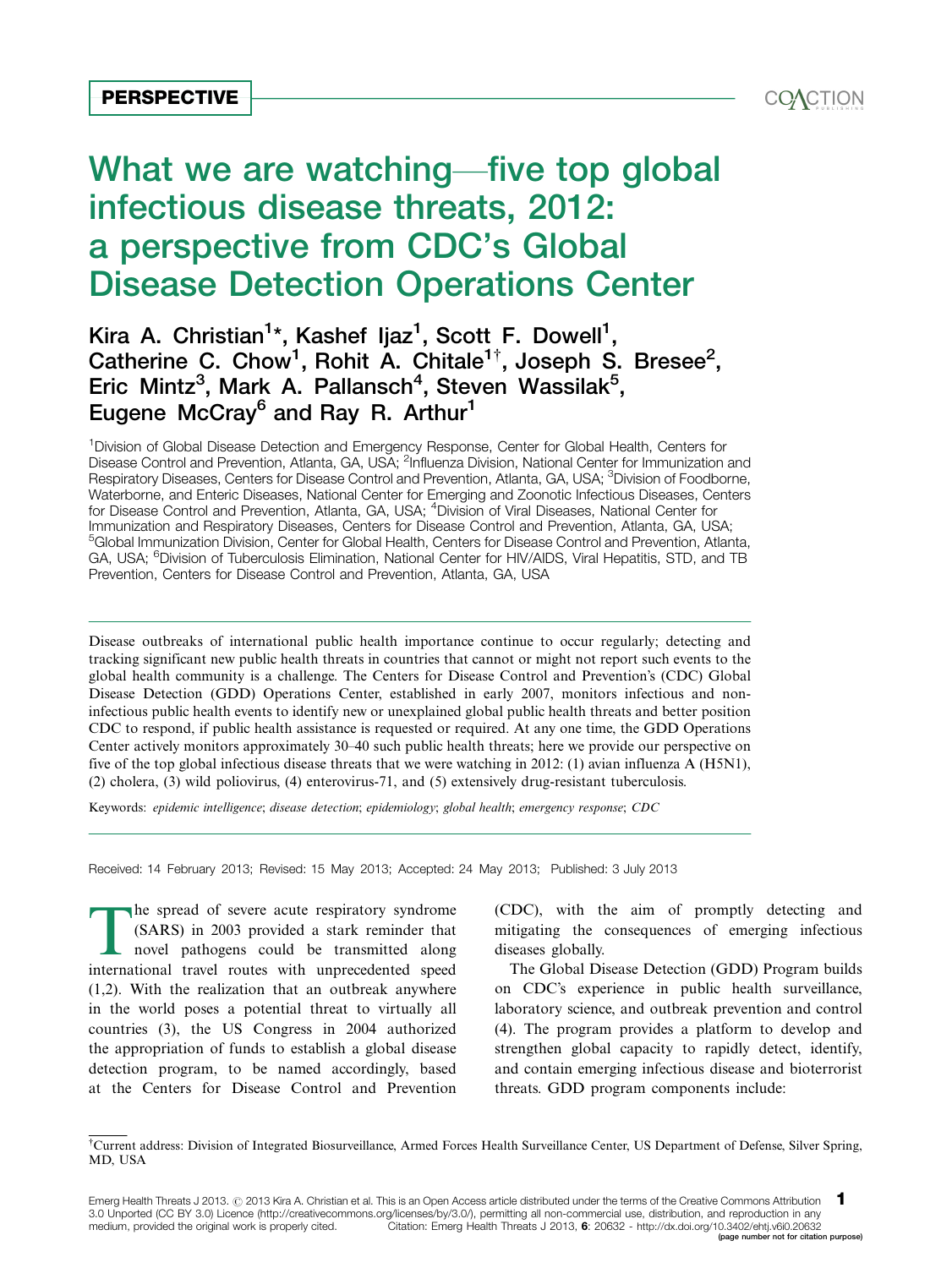- 1) an established network of CDC public health experts stationed in GDD Regional Centers located in 10 different countries across all six World Health Organization (WHO) regions to provide ongoing technical assistance and training in various areas including field epidemiology and laboratory methods;
- 2) a cadre of deployable disease and refugee health experts; and
- 3) a centralized global events operations center dedicated to the support of two agency-wide functions: global risk- and event-based surveillance (5) and operational and financial support for a subset of CDC's international deployments in response to events that meet specific criteria in the International Health Regulations (IHR) Annex 2 (6,7).

The Division of Global Disease Detection and Emergency Response is also the designated WHO Collaborating Center for IHR Implementation of National Surveillance and Response Capacity (6).

To address weaknesses or gaps in global public health surveillance and response capacity, the GDD Operations Center, modeled on WHO's alert and response operations (8) and established in early 2007, serves as CDC's platform dedicated to monitoring global public health events using event-based surveillance, which is a methodology by which reports primarily from publicly available sources and usually on the internet, are reviewed for indications of any emerging threats to public health. (5,6). The GDD Operations Center has a team of six staff and a Director with professionally diverse backgrounds, e.g., human and veterinary medicine, microbiology, and epidemiology, and is situated within dedicated space located within CDC's Emergency Operations Center (EOC), with which we liaise both during GDD Operations Center supported international deployments of CDC teams and also when the EOC is activated to respond to an international disease event. Both official information sources, e.g., ministries of health or agriculture and WHO, as well as unofficial and unverified reports from media sources are reviewed. The latter are verified through a global network of public health professionals. Information sharing is built on trust and an understanding of how to appropriately handle information, particularly when it is not in the public domain and disclosure could harm relationships with partners. Information about disease events also comes from CDC subject matter experts in both the United States and those assigned to programs abroad. We also utilize disease-specific sources, which are particularly useful with regard to pathogens that typically are laboratoryconfirmed prior to reporting (e.g., influenza, polio), and although laboratory confirmation may result in delays, such etiology-specific sources typically are rapid in

reporting verified cases. We monitor outbreaks from infectious and non-infectious causes including those attributable to disasters, intoxications, and chemical, radiological, or nuclear releases. We also monitor outbreaks of unknown etiology, many of which are later determined to have an infectious cause. Outbreaks among animals may also come under surveillance for known zoonotic diseases and to assess signals that may herald emerging or re-emerging outbreaks of human disease. Regardless of the type of outbreak or public health event, increased awareness of such an occurrence is critical for rapid public health response. Finally, the GDD Operations Center's outbreak response contingency fund provides financial support to CDC programs that makes possible a prompt response to international requests for assistance.

The GDD Operations Center monitors approximately 30-40 public health threats each day. However, we most closely watch threats of particular concern to the global public health community, and more specifically, those threats that could develop into a public health emergency of international concern to which CDC may be asked to respond bilaterally by the country experiencing the outbreak, through the Global Outbreak Alert and Response Network (GOARN), or via both routes. GOARN is a formalized mechanism by which multiple institutions are able to provide outbreak assistance that is coordinated through WHO (7,8). With this perspective, we describe five of the top global infectious disease threats that we were watching in the GDD Operations Center during 2012. The GDD Operations Center is a response-driven organization, and accordingly, we also provide information here describing to which of these threats CDC responded to between January 2007 and August 2012 in the form of deploying subject matter experts, e.g., epidemiologists and/or laboratorians at the request of a country experiencing an acute outbreak of illness (Table 1). These five top threats of 2012 were based on subjective judgment regarding future risk based on input from pertinent subject matter experts across CDC and the GDD Operations Center's expertise in conducting early warning surveillance through monitoring of global health events, and not on an analytical algorithm or quantitative method. Factors considered for selection included high transmissibility, disease burden and severity; established or pandemic potential; disease eradication; and lack of available preventive or treatment interventions. While these five diseases were selected, there were many other noteworthy diseases such as plague, yellow fever, novel coronaviruses, that were closely monitored during 2012. The same judgment is being applied to evaluate which threats to monitor during 2013, for which a follow-up report will be written. The rationale for the selection of each for 2012 is provided below: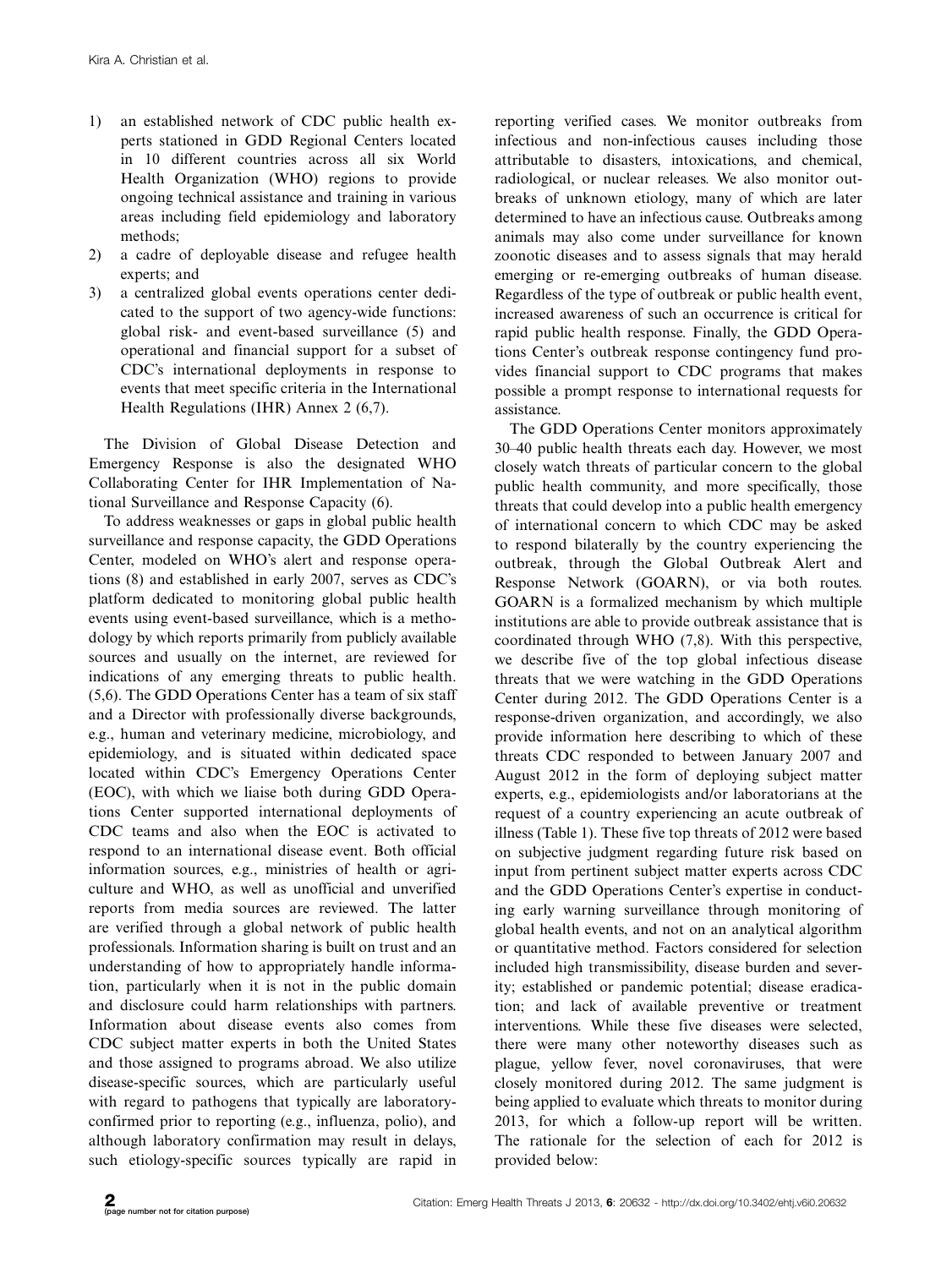Table 1. Bilateral international deployments in response to CDC's five top global infectious disease threats and pandemic A (H1N1) 2009, January 2007-August, 2012

| Year | <b>Disease</b>                | Countries                                                                                           |
|------|-------------------------------|-----------------------------------------------------------------------------------------------------|
| 2007 | <b>H5N1</b>                   | Cambodia, Nigeria, Pakistan                                                                         |
| 2008 | Polio                         | Angola, Anguilla                                                                                    |
| 2008 | Cholera                       | Cameroon, Guinea-Bissau, Kenya, Zimbabwe                                                            |
| 2009 | Pandemic A (H1N1) 2009        | Argentina, Australia, Chile, Costa Rica, Dominican Republic, Egypt, El Salvador, Guatemala, Kenya,  |
|      |                               | Mexico*, Nicaragua, Peru, Saudi Arabia, South Africa, Ukraine                                       |
| 2009 | Polio                         | Benin, Burkina Faso, Côte d'Ivoire, Guinea, Kenya, Liberia, Sierra Leone, Sudan, Tajikistan, Uganda |
| 2009 | XDR-TB                        | Namibia                                                                                             |
| 2010 | Cholera                       | Cameroon, Haiti, Dominican Republic                                                                 |
| 2010 | Polio                         | People's Republic of the Congo                                                                      |
| 2011 | Enterovirus-71                | Vietnam                                                                                             |
| 2011 | H <sub>5</sub> N <sub>1</sub> | Bangladesh                                                                                          |
| 2011 | Polio                         | Chad, Democratic Republic of the Congo, Mali                                                        |
| 2012 | Cholera                       | Sierra Leone*                                                                                       |
| 2012 | Enterovirus-71                | Cambodia                                                                                            |

\*Multilateral deployment through GOARN.

## Five top infectious disease threats, 2012

## Avian influenza A (H5N1)

Avian influenza A (H5N1) was first reported to infect a human in 1997 in Hong Kong; 6 additional confirmed and 2 possible cases were reported in Hong Kong during the subsequent 7 months (9) and ultimately resulted in a total of 18 cases with 6 deaths (10). Since its emergence, this virus has been associated with continuing sporadic cases and small clusters and a high case-fatality proportion of 59% in humans. While the virus has not yet developed the capacity to spread easily from humans to humans, if it were to do so, the combination of greater transmissibility between humans, the lack of pre-existing immunity in the population, and high case-fatality proportion has the potential to cause substantial global mortality (10). Significant progress has been made worldwide over the past decade in the ability to rapidly detect and respond to the emergence of such a pathogen. While the response to the 2009 H1N1 pandemic demonstrated this growing global capacity, the potential for greater severity associated with an influenza H5N1 pandemic would be a much greater challenge. During 2012, outbreaks of highly pathogenic avian influenza H5N1 have continued to be reported in poultry, most recently confirmed in Bangladesh, Bhutan, Cambodia, Chinese Taipei, Egypt, Hong Kong, India, Japan, Republic of Korea, Myanmar, Nepal, and Vietnam (11). During 2012, 32 human infections with H5N1 influenza were reported from Bangladesh, Cambodia, China, Egypt, Indonesia, and Vietnam; most were associated with exposure to poultry, and 20 (62.5%) of these cases were fatal (12). Although influenza H5N1 remains poorly transmissible

among humans, recently published research highlights the potential for mutations that would yield greater transmissibility among mammals (13-15). In addition to influenza H5N1, we continue to watch for reports of other novel influenza subtypes being reported. For example, the GDD Operations Center closely monitored pandemic A (H1N1) 2009 virus infection (2009 H1N1), which was first detected in April 2009 and spread rapidly across the world. Additionally, during 2012 we began monitoring an outbreak of highly pathogenic influenza H7N3 among poultry in Mexico first reported in June, which was subsequently associated with two nonfatal influenza infections in humans (16). Because the GDD Operations Center's surveillance activities are solely international, we did not monitor, for example, cases of influenza A (H3N2) associated with swine in the United States; however, with our surveillance techniques we would be able to identify cases of novel influenza that occur outside the United States, such as the above example of H7N3 in Mexico. Figure 1 depicts CDC international responses to countries' requests for assistance to cases or outbreaks of influenza H5N1 and 2009 H1N1 which occurred from January 2007 to August 2012.

## **Cholera**

Cholera warrants a place within five of the top global infectious disease threats list due to its long-established and continuing ability to infect and kill large numbers of people in a very short time. More than 100 years after the discovery of Vibrio cholerae and its role in human outbreaks, cholera continues to disrupt global public health. In 2011, 58 countries reported 589,854 cases of cholera and 7,816 cholera deaths to WHO (17). In 2010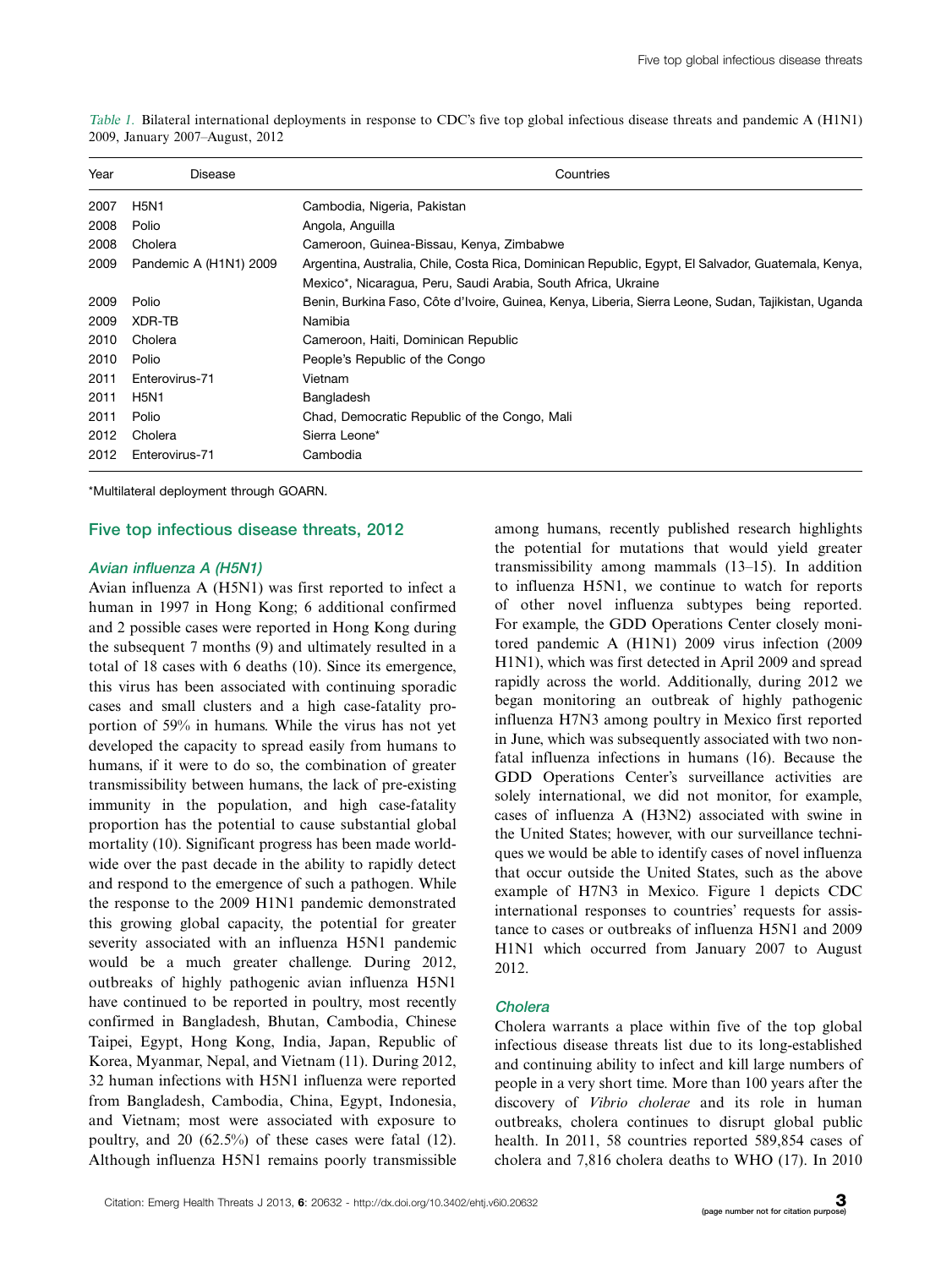

Fig. 1. CDC's international responses to H5N1 avian influenza and influenza H1N1-2009—January 2007-August 2012.

and 2011, most cases were reported by Haiti, but in the previous decade, most indigenous cases of cholera reported to WHO were from sub-Saharan Africa (18). In 2009, an outbreak of over 100,000 cases occurred in Zimbabwe, and subsequently spread to neighboring South Africa and Zambia, causing thousands of additional cases (19). During 2012, the GDD Operations Center monitored outbreaks of cholera, in chronological order, in Haiti, Dominican Republic, Democratic Republic of the Congo, Somalia, Angola, Uganda, Sierra Leone, Republic of Congo, Guinea, Ghana, Mozambique, Cote d'Ivoire, Cuba, Niger, and the Philippines. In the United States and other developed countries with robust water and sanitation infrastructure, widespread outbreaks of cholera are unlikely to pose a significant threat to public health; however, cholera remains important to the global community because of its efficient transmission across vulnerable populations in countries with less well-developed infrastructure. Despite the low risk from epidemic cholera, it remains a threat in the Western Hemisphere: between January 1991 and December 1993, epidemic cholera spread throughout Latin America after first being introduced into Peru; over 1,300,000 cases and over 11,000 deaths were reported from the region between 1991 and 1996 before the epidemic ended (20). More recently, cholera has been reported from Haiti for the first time (21,22). Since the beginning of the outbreak in Haiti in October 2010 through the end of 2012, 635,980 cases and 7,912 deaths have been attributed to cholera (23). In November 2010, suspected cases of cholera were first reported from adjacent Dominican Republic, and from the first week of January 2011 to mid-December 2012, there were 28,571 cases of cholera with 418 deaths associated with this outbreak in that country (24). Cases associated with a wedding in the Dominican Republic in 2011

were reported from Venezuela, Spain, Mexico, and the United States (25), and cases among travelers returning to or coming from Haiti have been reported in the United States, Canada, Brazil, and the Bahamas (17,26). Additionally, an outbreak of cholera in July 2012 in Granma Province, Cuba attributed to the same serotype found in Haiti and the Dominican Republic: *V. cholera*, serogroup O1, serotype Ogawa, Biotype El Tor indicates potential spread from Hispaniola (27). Figure 2 depicts CDC's international responses to outbreaks of cholera from January 2007 to August 2012.

## Poliomyelitis (polio)

Polio's most visible current-day legacy is the permanently paralyzed victims on the streets of affected countries worldwide. In 1988, the World Health Assembly resolved to eradicate polio and as a result the global incidence of polio associated with wild polioviruses decreased from an estimated 350,000 cases in 1998 to 1,997 cases in 2006, and subsequently to 222 cases reported as of January 22, 2013 (symptom onset during 2012, reported in January 2013) (28,29). The number of countries that continue to have endemic circulation of polio has been reduced to three: Pakistan, Afghanistan, and Nigeria. Although transmission of types 1 and 3 polio continue to be reported, albeit in declining numbers, wild type 2 polio virus circulation was last reported in October 1999 (30) from Aligarh, Western Uttar Pradesh, India (31). The elimination of type 2 polio was a milestone for the Global Polio Eradication Initiative, which allowed strategies to focus on the eradication of poliovirus types 1 and 3 (30,32). In December 2011, the CDC Director activated the CDC Emergency Operations Center for the final push toward eradication. Eradicating the final 0.06% of polio is likely to be the greatest challenge. In the GDD Operations Center we monitor not only countries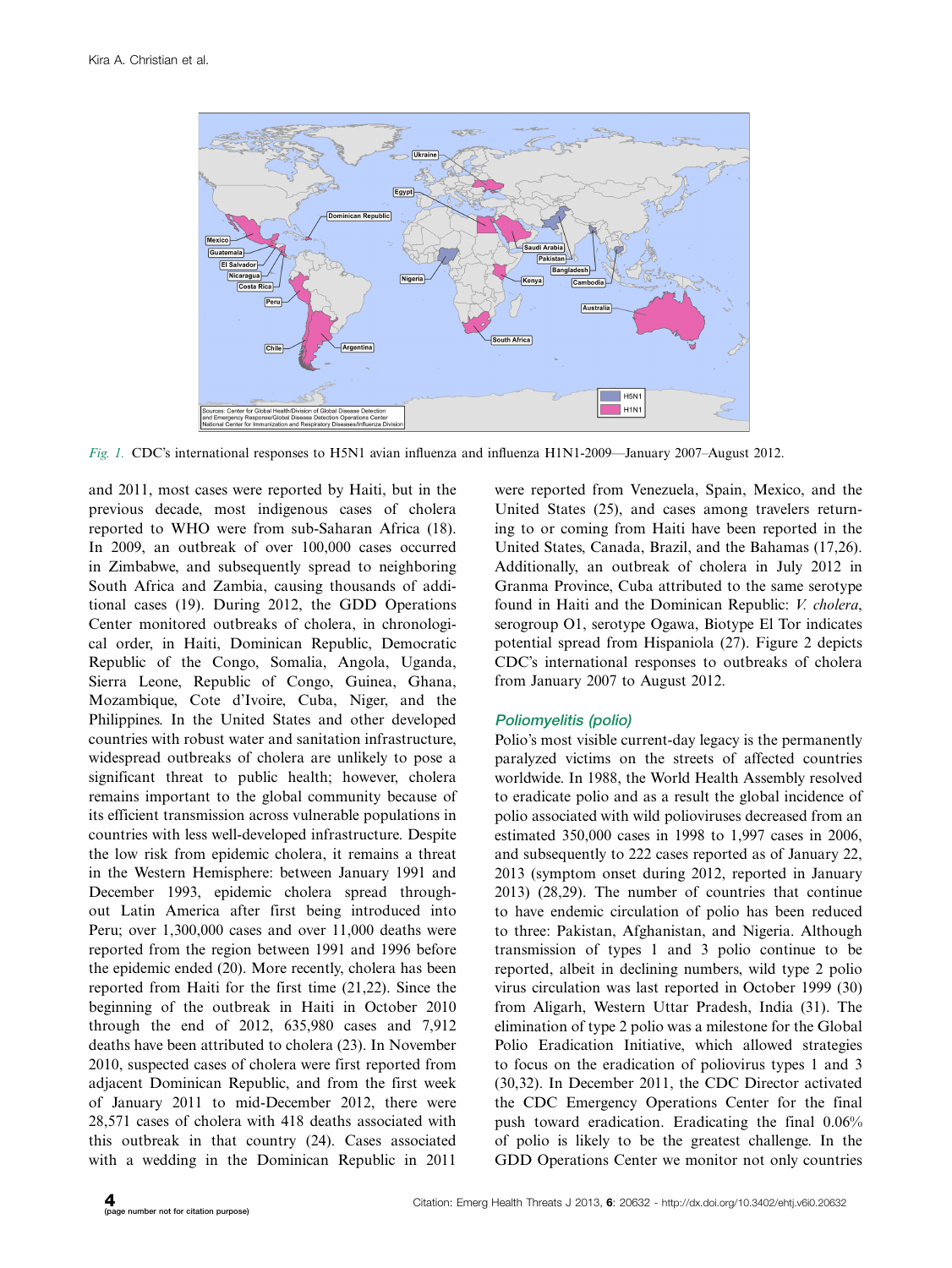

Fig. 2. CDC's international responses to polio, enterovirus-71, XDR-TB, and cholera—January 2007–August 2012.

with endemic circulation, but also countries that report imported cases, which during 2012 was limited to Chad (28). Figure 2 shows CDC's international responses to requests for assistances by countries experiencing cases or outbreaks of polio from January 2007 to August 2012, as reported to the GDD Operations Center. The importance of monitoring polio infections is critical now and will continue to be paramount in the post-eradication era, as even one case will represent an international public health emergency.

#### Enterovirus-71

First described in 1974, this pathogen is similar to polio in its propensity to cause very severe neurologic disease. Beginning in 1997, it has caused widespread outbreaks across parts of Asia. Even though evidence of enterovirus-71 (EV-71) circulation in many other parts of the world is now being documented, with the first cases even preceding the case identified in California in 1969, the remainder of the world has only occasionally experienced the large outbreaks that have been seen in countries of Southeast Asia (33,34). Because of the lack of an effective treatment or vaccine, and because contact transmission in school and day care settings allows for efficient spread, these recent outbreaks of severe and fatal EV-71 disease across parts of Asia are a cause for concern. A notable feature of these recent outbreaks due to EV-71 is the severe and fatal disease among young children. The primary clinical manifestations include non-specific febrile illness and hand-foot-mouth disease, but approximately 2 in 10,000 children experience severe morbidity including brainstem encephalitis, pulmonary edema, and hemorrhage; to date, there is no explanation as to why some children develop more severe outcomes. Although several genetic lineages of virus are distinguished, there is no specific marker of higher pathogenicity and a range

of genetic strains caused devastating outbreaks in the 2000s in Malaysia (35), China, and Taiwan (36). The fact that these strains are detected in many other parts of the world contributes to the uncertainty of why these outbreaks are more common in southeastern Asia. More recently, large outbreaks of severe hand-footmouth disease and fatal EV-71 have been reported from Cambodia and Vietnam. The outbreak in Cambodia was first identified in July 2012 as an outbreak of unknown etiology. Sixty-one children aged 7 years or younger presented to two different hospitals in Cambodia with high fever and neurologic and/or respiratory signs and symptoms. Of these patients, 46 died within 24 hours of admission, and the majority of the others died within 3 days. The outbreak in Vietnam began in July 2011 with a significant surge of cases being reported from the south of the country, and by the end of December 2012, there were over 148,366 cases of hand-foot-mouth disease with 45 deaths reported from 63 provinces, with cases being reported from the north of the country, indicating widespread distribution throughout the Vietnamese population (37). Both of these outbreaks are typical of the EV-71 outbreaks that have been reported from the region. Figure 2 depicts CDC's responses to EV-71 in Vietnam (2011) and Cambodia (2012). A geographically widespread outbreak attributable to a highly transmissible pathogen like EV-71 requires close monitoring and effective response.

## Extensively drug-resistant tuberculosis

The global incidence of tuberculosis (TB) has been in a slow decline since the early 2000s. However, TB was responsible for 1.4 million deaths worldwide in 2011 (38). Additionally, the emergence and spread of multidrug-resistant (MDR) and extensively drug-resistant tuberculosis (XDR-TB), first identified in Tugela Ferry,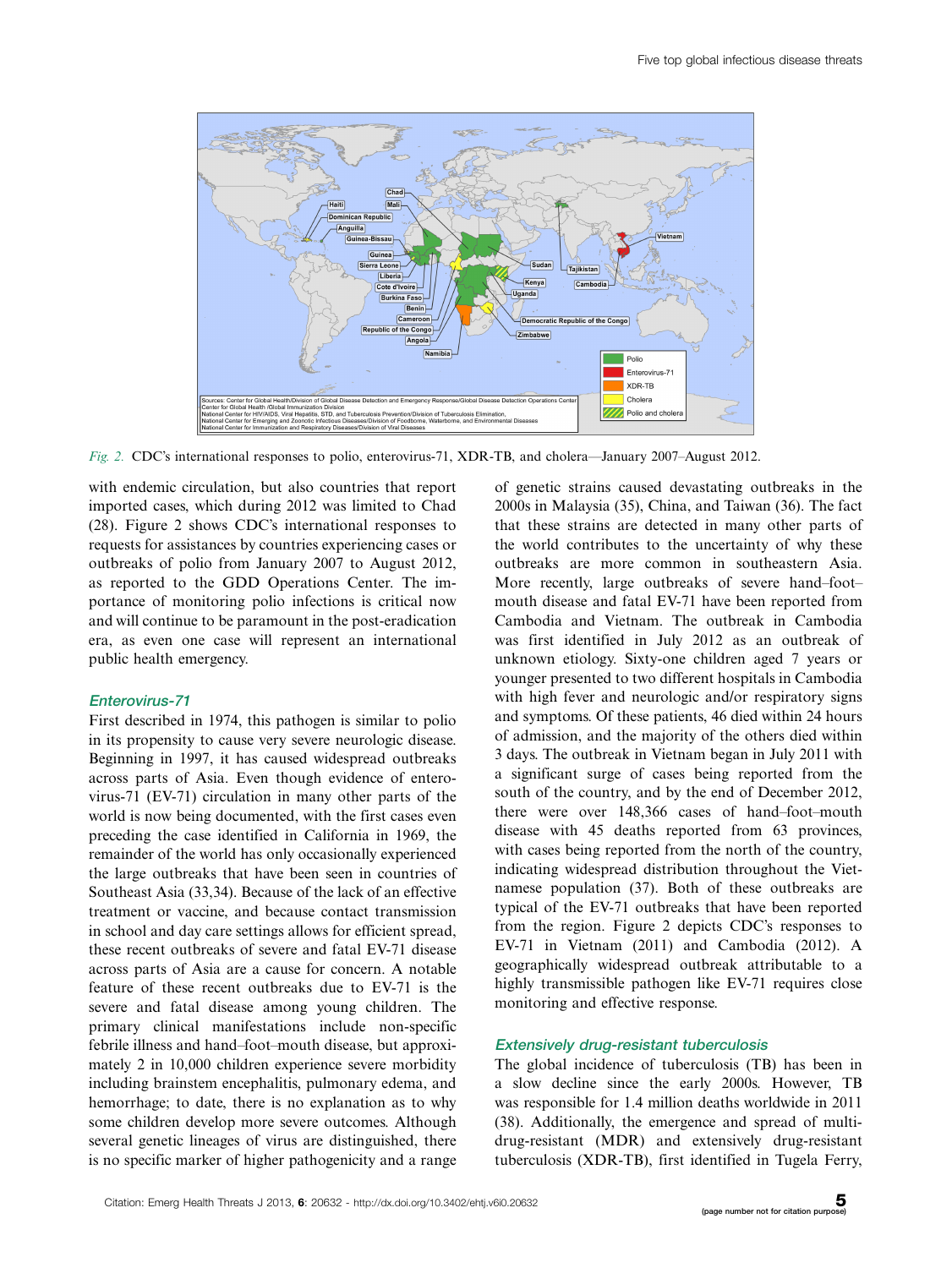KwaZulu-Natal, South Africa in 2005, pose a rising threat to global TB control (39). Morbidity and mortality are consistently higher among patients infected with MDR and XDR-TB, primarily because of the delays in diagnosis, limited or no options for antimicrobial therapy, complicated patient management and increased treatment costs (39). In 2009, it was reported that in the United States the cost of hospitalization for one XDR-TB patient was estimated to average \$483,000 (40). According to WHO, by mid-2011, 84 countries had reported one or more cases of XDR-TB (38) and in the United States, 6 cases of XDR-TB were reported (41). In impoverished areas and vulnerable populations, the presence and spread of a demonstrably efficient human pathogen that in some situations has become almost untreatable with currently available agents warrants careful observation. In 2009 CDC responded to cases of XDR-TB in Namibia in an effort to mitigate further spread of illness (Fig. 2). Surveillance for resistant TB among global migrants and refugees is also imperative: in 2005, an outbreak of MDR-TB was identified in US-bound Hmong refugees from Thailand (42). Co-morbid conditions put vulnerable populations at further risk. Drug-susceptibility testing for first- and second-line TB drugs is unavailable in most settings with high incidence of TB, thereby creating the opportunity for emergence of XDR-TB when MDR-TB is inadequately assessed for drug susceptibility, and, treated inadequately (39). We include XDR-TB on the short list of pathogens to be monitored closely because of its potential for more widespread transmission. If XDR-TB became widespread, its severity and the difficulty of case management and infection control could cause considerable challenges for global public health.

## **Summary**

This perspective describes five of the top global infectious disease threats of particular concern to the CDC as a 'snapshot' of what we monitored during 2012 and will guide subjective judgment when determining which threats will be most closely monitored during 2013. It does not necessarily describe those diseases that CDC finds most important or those that require the most resources. Fortunately, the majority of outbreaks remain localized, and the global spread of a truly novel pathogen is rare.

# Addendum-June, 2013

## MERS-Coronavirus

Coronaviruses are a large family of viruses found in animals and humans. In both populations, coronaviruses cause a range of symptoms varying from mild, such as the common cold, to those seen in more serious respiratory illnesses in humans such as SARS. The Middle East Respiratory Syndrome Coronavirus (MERS-CoV) is a strain of coronavirus first identified in a specimen

from a 60 year-old man in Saudi Arabia who developed severe respiratory disease, renal failure and died in June 2012 (43).

As of 14 June 2013, the total number of cases of MERS-CoV stands at 58 with 33 fatalities, resulting in a case-fatality proportion of 57%. These include 43 cases with 27 fatalities in KSA; two fatal cases from Jordan; two cases from Qatar; three cases with two fatalities from UK; two cases and one death from France; two cases from Tunisia; one fatal case from UAE and three cases from Italy (44). Clusters of cases have occurred in health care settings or among family contacts, but human-tohuman transmission has not been sustained within the community (45).

This warrants close watching throughout 2013 because this previously-unreported coronavirus is causing severe illness in humans and the epidemiology of this pathogen remains largely undescribed.

### Avian influenza A (H7N9)

The first three cases of avian influenza A (H7N9) were reported by the China Health and Family Planning Commission to WHO on 31 March 2013 after testing negative for influenza A (H3N2), pandemic A (H1N1) 2009, and A (H5N1), as well as MERS-CoV. The cases were reported from Shanghai (2) and Anhui province (1); all three cases were severe and two patients died (46).

As of 14 June 2013, there have been 132 cases with 39 deaths attributable to avian influenza A (H7N9) reported by China to WHO (47). Cases have not been reported outside of China and to date there is no evidence of sustained human-to-human transmission. One study investigating potential sources of exposure found an epidemiologic link between confirmed cases and direct exposure to poultry or live poultry markets (48). Further, reports of incident cases have declined since the closure of live poultry markets; however, it is unclear whether this decline is attributable to market closures, warmer weather in China, or other factors (49).

Like H5N1, avian influenza A (H7N9) presents the risk that it could develop mutations that confer the ability to spread efficiently between humans. This, along with the presumed lack of pre-existing immunity among humans, could lead to a global pandemic. With this, avian influenza A (H7N9) warrants watching throughout 2013 because like MERS-CoV, the epidemiology of avian influenza H7N9 is not well understood.

## Acknowledgements

The authors thank the Agency for Toxic Substances and Disease Registry, Geospatial Research, Analysis, and Services Program: Michael Wellman

Center for Global Health, Division of Global Disease Detection and Emergency Response, Global Disease Detection Operations Center: Sudhir Bunga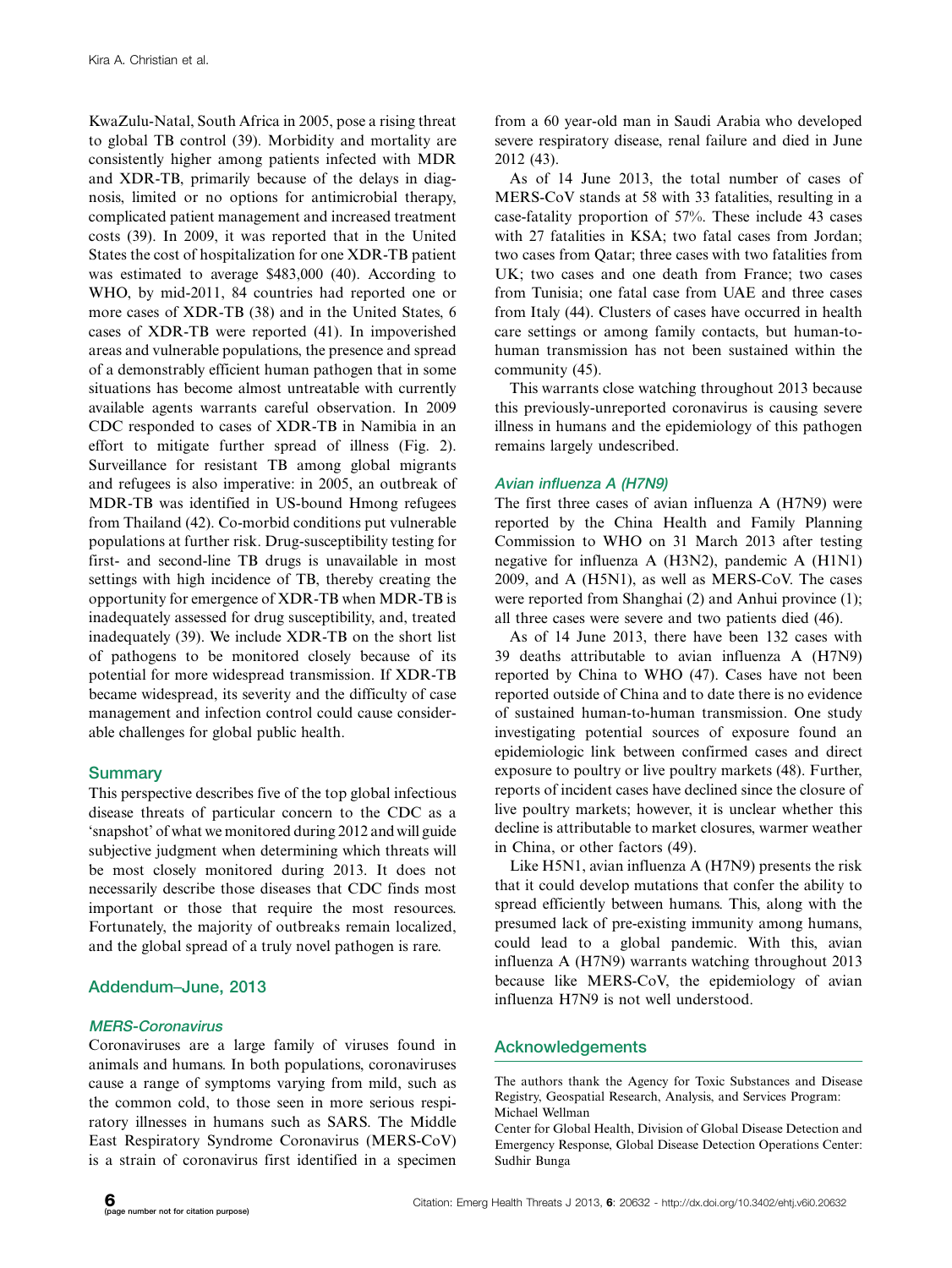Myron Schultz Center for Global Health, Division of Global HIV/AIDS: Oliver Morgan National Center for Emerging and Zoonotic Infectious Diseases: Rob Quick National Center for HIV/AIDS, Viral Hepatitis, STDs, and Tuberculosis Prevention: Peter Cegielski Krista Powell National Center for Immunizations and Respiratory Diseases: Diane Gross Timothy Uyeki

## Conflict of interest and funding

The authors have not received any funding or benefits from industry to conduct this study.

## **Disclaimer**

The opinions expressed by the authors contributing to this journal do not necessarily reflect the opinions of the Centers for Disease Control and Prevention.

## **References**

- 1. Poon LL, Guan Y, Nicholls JM, Yuen KY, Peiris JS. The aetiology, origins, and diagnosis of severe acute respiratory syndrome. Lancet Infect Dis. 2004;4:663-71.
- 2. Heymann DL. The international response to the outbreak of SARS in 2003. Philos Trans R Soc Lond B Biol Sci. 2004;359:1127-9.
- 3. Heymann DL. The urgency of a massive effort against infectious diseases. Statement by Dr. David L. Heymann, Executive Director for Communicable Diseases. USA: World Health Organization, before the Committee on International Relations, US House of Representatives. 2000; 1-141.
- 4. Centers for Disease Control and Prevention. Global healthglobal disease detection and emergency response [Internet]. 2012 [updated June 2012; cited 2012 Dec 6]. Available from: <http://www.cdc.gov/globalhealth/gdder/gdd/>
- 5. Hartley D, Nelson N, Walters R, Arthur R, Yangarber R, Madoff L, et al. Landscape of international event-based surveillance. Emerg Health Threats J. 2010;3:e3.
- 6. Centers for Disease Control and Prevention. Global disease detection and emergency response activities at CDC [Internet]. 2012 [updated Aug 2012; cited 2012 Nov 15]. Available from: [http://www.cdc.gov/globalhealth/gdder/pdf/gdder\\_report2012.](http://www.cdc.gov/globalhealth/gdder/pdf/gdder_report2012.pdf) [pdf.](http://www.cdc.gov/globalhealth/gdder/pdf/gdder_report2012.pdf)
- 7. World Health Organization. International health regulations 2005, 2nd ed [Internet]. 2008 [updated July 2008; cited 2012 Nov 15]. Available from: [http://whqlibdoc.who.int/publications/2008/](http://whqlibdoc.who.int/publications/2008/9789241580410_eng.pdf) [9789241580410\\_eng.pdf.](http://whqlibdoc.who.int/publications/2008/9789241580410_eng.pdf)
- 8. Heymann DL, Rodier GR. WHO operational support team to the global outbreak alert and response network. Hot spots in a wired world: WHO surveillance of emerging and re-emerging infectious diseases. Lancet Infect Dis. 2001;1:345-53.
- 9. Centers for Disease Control and Prevention. Isolation of avian influenza A (H5N1) viruses from humans—Hong Kong, May-December 1997. Morb Mortal Wkly Rep. 1997;46:1204-1207.
- 10. Snacken R, Kendal AP, Haaheim LR, Wood JM. The next influenza pandemic: lessons from Hong Kong, 1997. Emerg Infect Dis. 1999;5:195-203.
- 11. OIE. World Animal Health Information Database [Internet]. 2012 [updated Dec 2012; cited 2012 Dec 8]. Available from:

[http://www.oie.int/wahis\\_2/public/wahid.php/Diseaseinformation/](http://www.oie.int/wahis_2/public/wahid.php/Diseaseinformation/WI) [WI.](http://www.oie.int/wahis_2/public/wahid.php/Diseaseinformation/WI)

- 12. World Health Organization. Cumulative number of confirmed human cases for avian influenza A (H5N1) reported to WHO, 2003-2013 [Internet]. [updated Jan 2013; cited 2013 Jan 24]. Available from: [http://www.who.int/influenza/human\\_animal\\_](http://www.who.int/influenza/human_animal_interface/EN_GIP_20130116CumulativeNumberH5N1cases.pdf) [interface/EN\\_GIP\\_20130116CumulativeNumberH5N1cases.pdf.](http://www.who.int/influenza/human_animal_interface/EN_GIP_20130116CumulativeNumberH5N1cases.pdf)
- 13. Herfst S, Schrauwen EJ, Linster M, Chutinimitkul S, de Wit E, Munster VJ, et al. Airborne transmission of influenza A/H5N1 virus between ferrets. Science. 2012;336:1534-41.
- 14. Kawaoka Y. H5N1: flu transmission work is urgent [comment]. Nature. 2012;482:155.
- 15. Imai M, Watanabe T, Hatta M, Das SC, Ozawa M, Shinya K, et al. Experimental adaptation of an influenza H5 HA confers respiratory droplet transmission to a reassortant H5 HA/H1N1 virus in ferrets. Nature. 2012;486:420-8.
- 16. Centers for Disease Control and Prevention. Notes from the field: highly pathogenic avian influenza A (H7N3) virus infection in two poultry workers-Jalisco, Mexico, July 2012. Morb Mortal Wkly Rep. 2012;61:726-727.
- 17. World Health Organization. Cholera annual report 2011. Wkly Epidemiol Rec. 2012;87:289-304.
- 18. Gaffga NH, Tauxe RV, Mintz ED. Cholera: a new homeland in Africa? Am J Trop Med Hyg. 2007;77:705-13.
- 19. Mintz ED, Guerrant RL. A lion in our village—the unconscionable tragedy of cholera in Africa. N Engl J Med. 2009; 360:1060-3.
- 20. Pan American Health Organization. Cholera situation in the Americas, 1996 [Internet]. Epidemiol Bull. 1997;18. [updated Mar 1997; cited 2012 Dec 6]. Available from: [http://www.](http://www.paho.org/english/sha/epibul_95-98/be971cho.htm) [paho.org/english/sha/epibul\\_95-98/be971cho.htm.](http://www.paho.org/english/sha/epibul_95-98/be971cho.htm)
- 21. Jenson D, Szabo V, and the Duke FHI Haiti Humanities Laboratory Student Research Team. Cholera in Haiti and other Caribbean regions, 19th century. Emerg Infect Dis. 2011;17: 2130-2135.
- 22. Tappero JW, Tauxe RV. Lessons learned during public health response to cholera epidemic in Haiti and the Dominican Republic, 2011. Emerg Infect Dis. 2011;17:2087-93.
- 23. Ministère de la Santé Publique et de la Population (MSPP). MSPP daily reports on the evolution of cholera in Haiti [Internet]. 2012. [updated Jan 2013; cited 15 Jan 2013]. Available from: [http://www.mspp.gouv.ht/site/index.php?optioncom\\_](http://www.mspp.gouv.ht/site/index.php?optioncom_contentviewarticleid120Itemid1) [content&viewarticle&id120&Itemid1.](http://www.mspp.gouv.ht/site/index.php?optioncom_contentviewarticleid120Itemid1)
- 24. Ministry of Public Health of the Dominican Republic. General Directorate of Epidemiology of the National Epidemiological Surveillance System. Epidemiologic Bulletin week 51, 2012. Santo Tomas de Aquino #1, esq. Correa y Cidrón, Zona Universitaria, Distrito Nacional, Rep. Dominicana. 2012.
- 25. Jiménez ML, Apostolou A, Suarez AJ, Meyer L, Hiciano W, Newton A, et al. Multinational cholera outbreak after wedding in the Dominican Republic. Emerg Infect Dis. 2011;17:2172-4.
- 26. Newton AE, Heiman KE, Schmitz A, Török T, Apostolou A, Hanson H, et al. Cholera in United States associated with epidemic in Hispaniola. Emerg Infect Dis. 2011;17:2166-8.
- 27. World Health Organization. Event information site for IHR national focal points [Internet]. 2012 [updated July 2012; cited 2012 Aug 30]. Available from: [http://apps.who.int/csr/alertresponse/](http://apps.who.int/csr/alertresponse/ihreventinfo/IHR/EventDetail.aspx?ReturnURL=CurrentEvents.aspxEventID=2012-E000176Grid=gvCurrentEvents) [ihreventinfo/IHR/EventDetail.aspx?ReturnURL](http://apps.who.int/csr/alertresponse/ihreventinfo/IHR/EventDetail.aspx?ReturnURL=CurrentEvents.aspxEventID=2012-E000176Grid=gvCurrentEvents)=[CurrentEvents.](http://apps.who.int/csr/alertresponse/ihreventinfo/IHR/EventDetail.aspx?ReturnURL=CurrentEvents.aspxEventID=2012-E000176Grid=gvCurrentEvents) [aspx&EventID](http://apps.who.int/csr/alertresponse/ihreventinfo/IHR/EventDetail.aspx?ReturnURL=CurrentEvents.aspxEventID=2012-E000176Grid=gvCurrentEvents)=[2012-E000176&Grid](http://apps.who.int/csr/alertresponse/ihreventinfo/IHR/EventDetail.aspx?ReturnURL=CurrentEvents.aspxEventID=2012-E000176Grid=gvCurrentEvents)=[gvCurrentEvents](http://apps.who.int/csr/alertresponse/ihreventinfo/IHR/EventDetail.aspx?ReturnURL=CurrentEvents.aspxEventID=2012-E000176Grid=gvCurrentEvents) (password protected).
- 28. Global Polio Eradication Initiative. Data and monitoring [Internet]. 2012 [updated Jan 2013; cited 2013 Jan 28]. Available from: [http://www.polioeradication.org/Dataandmonitoring.](http://www.polioeradication.org/Dataandmonitoring.aspx) [aspx](http://www.polioeradication.org/Dataandmonitoring.aspx).
- 29. Centers for Disease Control and Prevention. Progress toward interruption of wild poliovirus transmission-worldwide, Jan-